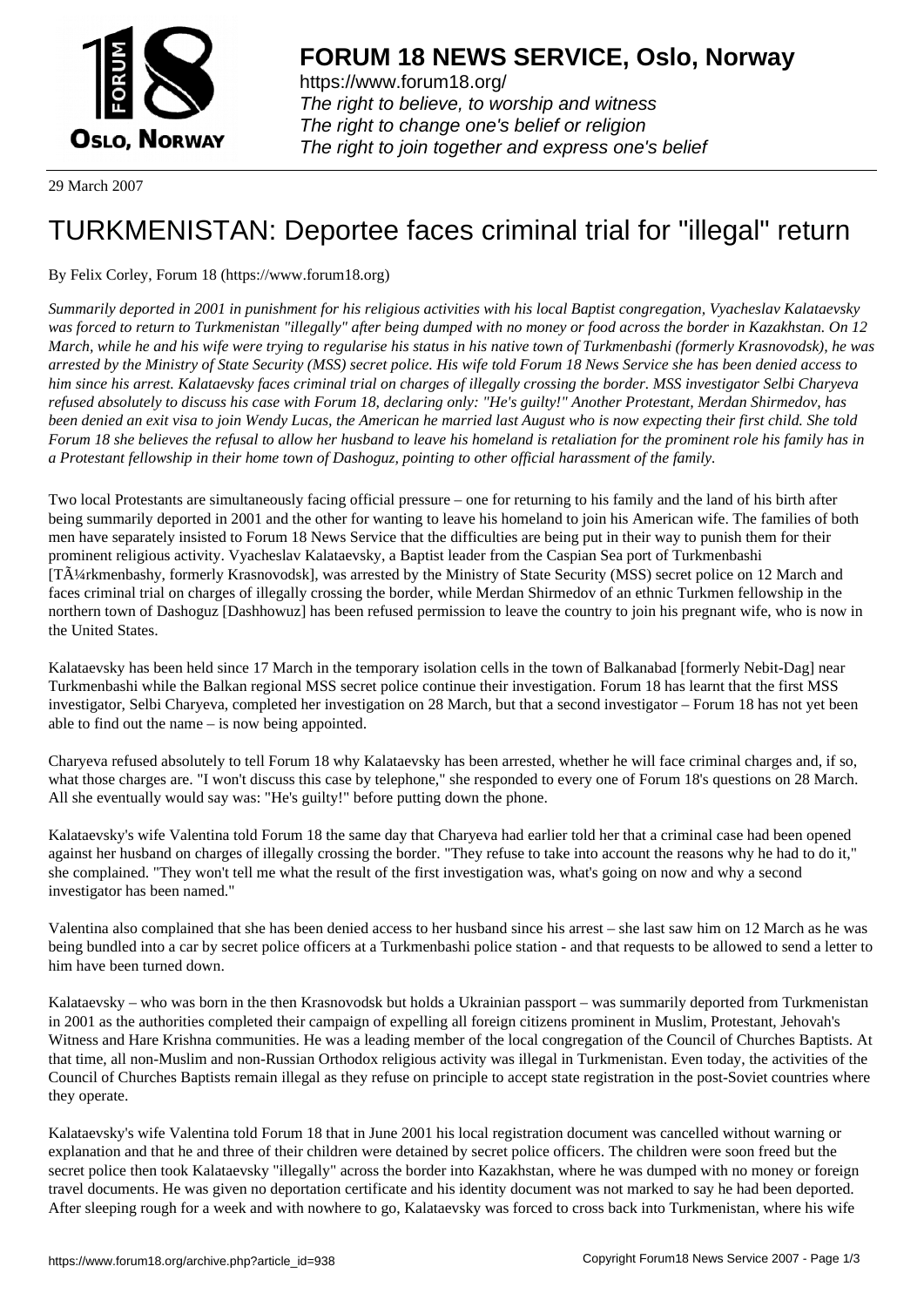Since 2001 he has lived low within the country, but the problems began when they sought to regularise his position earlier this year. "During all these years I tried to find out in vain from the MSS secret police, the Prosecutor's Office, the police and the local administration what legal reason there had been to annul his local registration and expel him from his homeland, but got no response," Valentina told Forum 18. "The Prosecutor's Office was the only institution which would confirm in writing that my husband had been deported, but they refused to give us the deportation certificate. Only verbally did they say his local registration had been annulled for religious reasons, which itself violates Article 11 of the Constitution."

Eventually, she said, Cherkez Ataev, an aide to the local administration chief in Turkmenbashi, told her verbally in early March there was no resolution annulling her husband's local registration and that therefore the law banning the breaking up families had been broken. On 12 March the Kalataevsky couple went together to the local administration in Turkmenbashi where they lodged their documents for consideration by the local registration commission. Valentina re-entered the administration building to find out when the commission would meet, only to find that her husband – who was waiting outside - had disappeared. "It was hours later before I learnt that he had been snatched by the secret police." He was held for six days in Turkmenbashi before being sent to Balkanabad.

Valentina appealed to President Gurbanguly Berdymukhammedov on 13 March and again on 23 March, but has received no response. Forum 18 tried to reach the Presidential Council in the capital Ashgabad [Ashgabat], where such appeals are received, but the telephone went unanswered on 28 and 29 March.

Meanwhile, Merdan Shirmedov was denied permission to leave Turkmenistan on 6 January. He and his wife Wendy Lucas had already checked in at Ashgabad airport for their flight to Istanbul, when border guards told Shirmedov he was not allowed to leave. "The borderguards – and officials subsequently – have refused to say why he can't leave," Lucas told Forum 18 from Washington on 28 March. She herself had hoped to remain in Turkmenistan, where the couple had arrived in late December of last year, but she was then told her visa was not valid and she would have to leave.

Lucas recounted that – ahead of their August 2006 wedding in Turkey – both the Turkmen Consulate in Istanbul and the Civil Registration Office in Ashgabad had refused to issue Shirmedov with the document proving he was not married, meaning that their wedding is not recognised either by the Turkmen or the US authorities.

She says she believes the refusal to allow her husband to leave his homeland is retaliation for the prominent role his family has in a Protestant fellowship in their home town of Dashoguz. She pointed out that other family members have also been denied permission to travel abroad recently and that they need secret police permission to leave the town, even to travel to a nearby village. She said even personal Bibles were confiscated earlier in March from family members.

"Merdan and I were ready to raise our child in Turkmenistan," Lucas told Forum 18. "Now we're not so sure that would be a good idea."

The extensive and untrammelled powers the authorities have over all aspects of individuals' lives – including over where they are authorised to live, work, travel or be educated – mean that those out of favour with the government – especially among religious minorities – can face problems which at first appear to be unrelated to their religious practice.

Hare Krishna devotee Cheper Annaniyazova was imprisoned in 2005 for illegally crossing the border, after she went to live in the Hare Krishna commune in Kazakhstan despite being refused an exit visa. She was freed in October 2006 as part of the annual prisoner amnesty, though she has since been barred from leaving the country (see F18News 24 October 2006 http://www.forum18.org/Archive.php?article\_id=860).

Even since the death last December of the autocratic former president Saparmurat Niyazov and the appointment of his successor, President Gurbanguly Berdymukhammedov, the government has continued to deny exit permission to a number of local people it suspects of being active in religious communities (see F18News 16 February 2007 http://www.forum18.org/Archive.php?article\_id=914).

The last known deportation of a local resident in punishment for religious activity was of Aleksandr Frolov, a Baptist who lived with his wife, a Turkmen citizen, and their two young children in the eastern town of Turkmenabad (formerly Charjew). A Russian citizen, he was deported in June 2006 (see F18News 14 June 2006 http://www.forum18.org/Archive.php?article\_id=799).

Following Niyazov's death, human rights activists and religious believers commented to Forum 18 that, although it was the late president who personally instituted the country's hostility to religious freedom, this has wide support among the country's leaders. They feared that this hostility would continue (see F18News 21 December 2006 http://www.forum18.org/Archive.php?article\_id=894).(END)

For a personal commentary by a Protestant within Turkmenistan, on the fiction - despite government claims - of religious freedom in